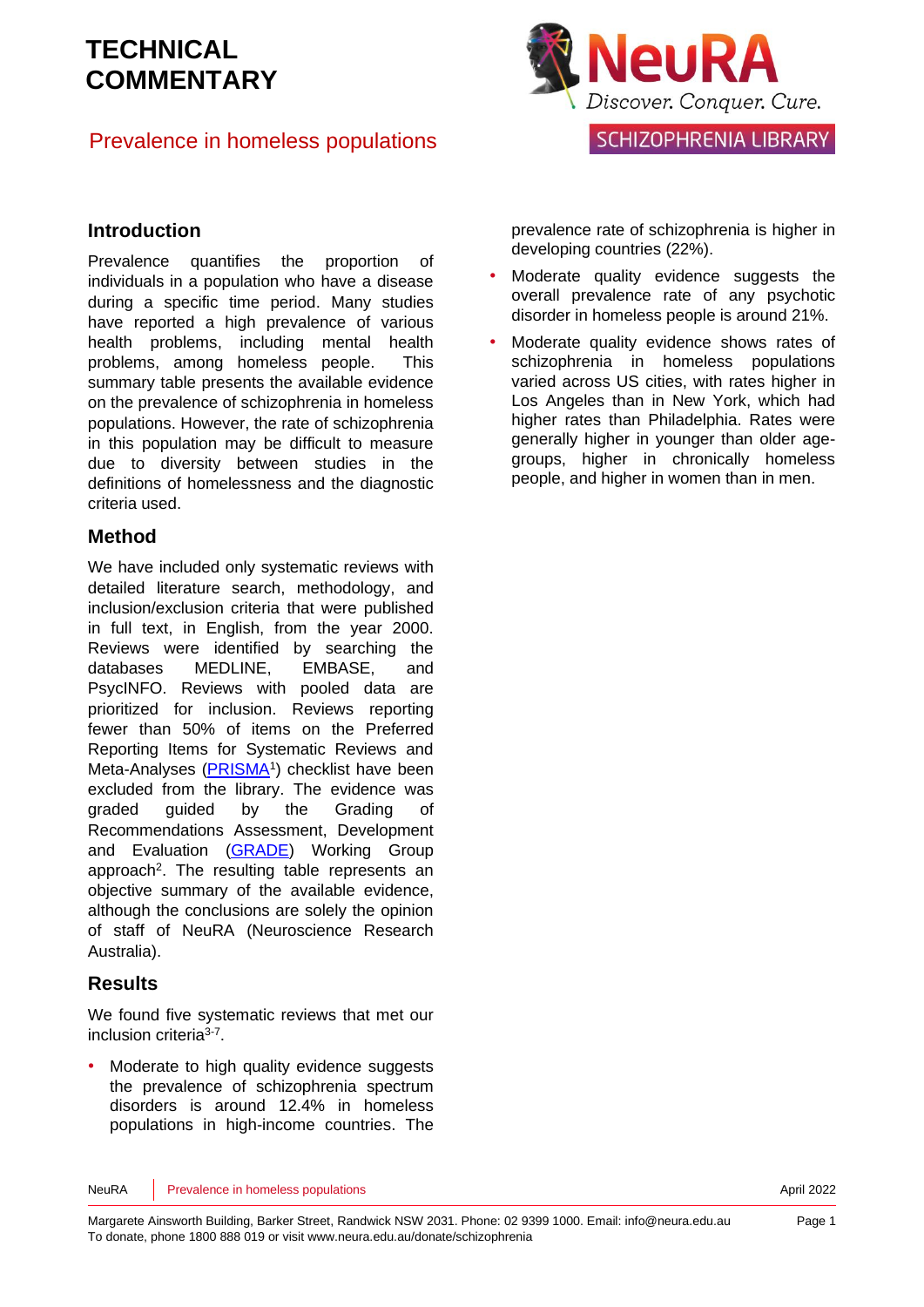| Prevalence in homeless populations |  |
|------------------------------------|--|



**SCHIZOPHRENIA LIBRARY** 

#### *Ayano G, Tesfaw G, Shumet S*

|  |  |                                                        | The prevalence of schizophrenia and other psychotic disorders among |
|--|--|--------------------------------------------------------|---------------------------------------------------------------------|
|  |  | homeless people: A systematic review and meta-analysis |                                                                     |

#### **BMC Psychiatry 2019; 19: 370**

[View review abstract](https://bmcpsychiatry.biomedcentral.com/articles/10.1186/s12888-019-2361-7) online

| Prevalence of psychotic disorders in homeless populations.                                                                                                                                                                                                                                                                       |
|----------------------------------------------------------------------------------------------------------------------------------------------------------------------------------------------------------------------------------------------------------------------------------------------------------------------------------|
| Moderate quality evidence (large sample, mostly inconsistent,<br>appears imprecise, direct) suggests overall prevalence rate of<br>any psychotic disorder in homeless people is around 21%. The<br>prevalence rate of schizophrenia is lower, around 10%, which is<br>highest in developing (22%) than developed (9%) countries. |
| Prevalence of schizophrenia and other psychotic disorders                                                                                                                                                                                                                                                                        |
|                                                                                                                                                                                                                                                                                                                                  |

#### 31 studies, N = 51,925

Prevalence of any psychotic disorder =  $21.21\%$ ,  $95\%$ CI 13.73 to 31.29%,  $I^2 = 99.43\%$ 

Prevalence of schizophrenia = 10.29%, 95%CI 6.44 to 16.02%,  $I^2 = 98.76\%$ 

Prevalence of schizophreniform disorder =  $2.48\%$ ,  $95\%$ CI 6.16 to  $28.11\%$ ,  $I^2 = 88.84\%$ 

Prevalence of schizoaffective disorder =  $3.53\%$ ,  $95\%$ CI 1.33 to  $9.05\%$ ,  $I^2 = 31.63\%$ 

Prevalence of psychotic disorders not otherwise specified =  $9\%$ ,  $95\%$ CI 6.92 to 11.62%,  $I^2 = 33.38\%$ 

The prevalence of schizophrenia was highest in developing (22.15%) than developed (8.83%) countries.

| Consistency in results <sup>‡</sup>      | Mostly inconsistent |
|------------------------------------------|---------------------|
| <b>Precision in results</b> <sup>§</sup> | Appears imprecise   |
| Directness of results                    | Direct              |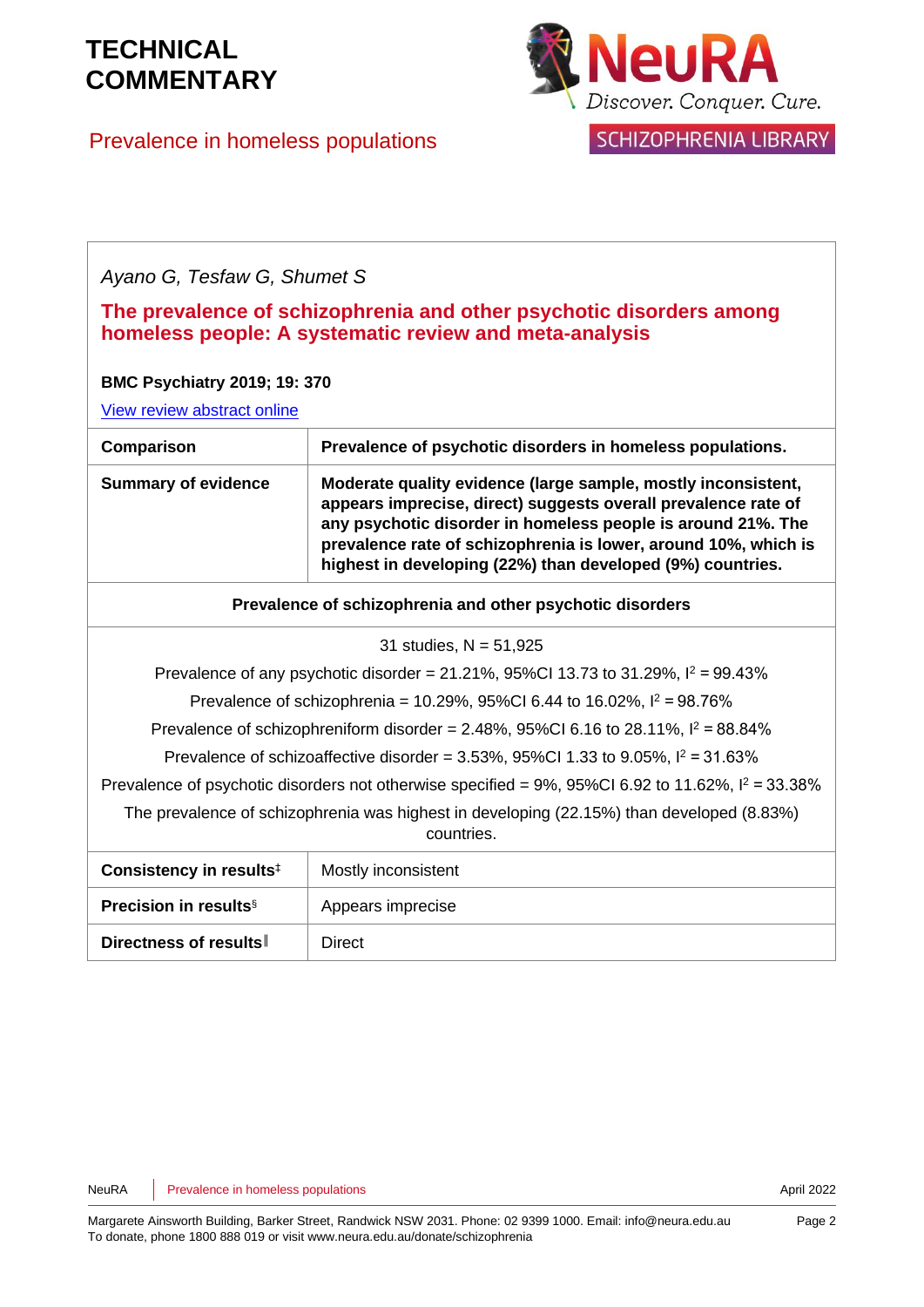### Prevalence in homeless populations



**SCHIZOPHRENIA LIBRARY** 

*Fazel S, Khosla V, Doll H, Geddes J*

**The prevalence of mental disorders among the homeless in western countries: systematic review and meta-regression analysis**

#### **PLoS Medicine / Public Library of Science 2008; 5(12): e225**

[View review abstract](http://www.ncbi.nlm.nih.gov/pubmed/19053169) online

| Comparison                 | Prevalence of psychotic disorders in homeless populations in<br>western countries.                                                                                                                                                                                                                       |
|----------------------------|----------------------------------------------------------------------------------------------------------------------------------------------------------------------------------------------------------------------------------------------------------------------------------------------------------|
| <b>Summary of evidence</b> | Moderate to high quality evidence (large sample, inconsistent,<br>appears precise, direct) suggests overall prevalence rate of any<br>psychotic disorder is around 13% in western countries. This rate<br>varied between countries; 19% in the UK, 16% in Australia, 12%<br>in Europe, and 9% in the US. |

#### **Prevalence of non-affective psychosis**

Prevalence = 12.7%, 95%CI 10.2% to 15.2%, I <sup>2</sup> = 88.6%, Q*p* < 0.001

*Subgroup analysis investigating prevalence rates in different regions;*

UK: 6 studies, prevalence = 19%, 95%CI 9% to 29%, I <sup>2</sup> = 92.4%, Q*p* < 0.0001

Australia: 8 studies, prevalence = 16%, 95%CI 10% to 22%, I <sup>2</sup> = 82.4%, Q*p* < 0.001

Mainland Europe: 8 studies, prevalence = 12%, 95%CI 7% to 16%, I <sup>2</sup> = 83.4%, Q*p* < 0.0001

US: 10 studies, prevalence = 9%, 95%CI 6% to 11%, I <sup>2</sup> = 86.7%, Q*p* < 0.0001

In a meta-regression model, lower response rates were associated with lower prevalence rates. There were no effects of study size (<200 vs. >200) or interviewer (clinician vs. lay).

| <b>Consistency in results</b> | Inconsistent    |
|-------------------------------|-----------------|
| <b>Precision in results</b>   | Appears precise |
| <b>Directness of results</b>  | Direct          |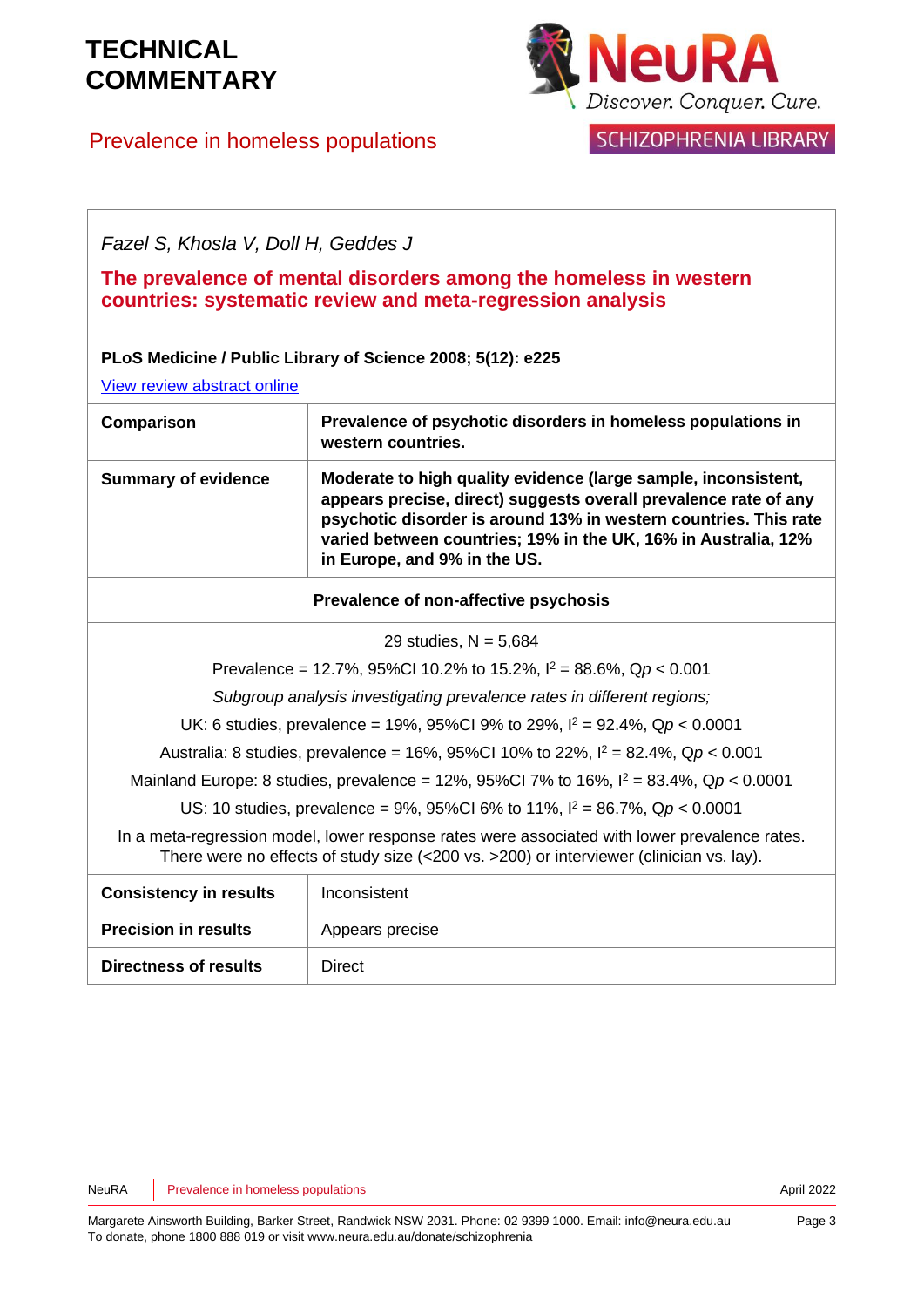### Prevalence in homeless populations



**SCHIZOPHRENIA LIBRARY** 

### *Folsom D, Jeste DV* **Schizophrenia in homeless persons: a systematic review of the literature Acta Psychiatrica Scandinavica 2002; 105(6): 404-413** [View review abstract online](http://www.ncbi.nlm.nih.gov/pubmed/12059843) **Comparison Prevalence of schizophrenia and related psychotic disorders in homeless populations. Summary of evidence Moderate quality evidence (large sample, inconsistent, unable to assess precision, direct) suggests overall prevalence rates of schizophrenia or related psychotic disorder is around 11%. Rates varied across regions, with rates higher in Los Angeles than New York, which had higher rates than Philadelphia. Rates were generally higher in younger than older age-groups, higher in chronically homeless people, and higher in women than men. Prevalence of schizophrenia** 10 studies,  $N = 3,805$ Overall, 11% of homeless people met the diagnostic criteria for schizophrenia or related disorders. Los Angeles 18 to 49 years: 44% report clinical psychotic symptoms 18 to 30 years: 13% have a diagnosis of schizophrenia 31 to 40 years: 21% have a diagnosis of schizophrenia 41 to 60 years: 8% have a diagnosis of schizophrenia > 50 years: 25% report clinical psychotic symptoms New York 17 to 29 years: 21% have a diagnosis of schizophrenia 30 to 40 years: 13% have a diagnosis of schizophrenia > 40 years: 14% have a diagnosis of schizophrenia Philadelphia 18 to 30 years: 4% are treated for schizophrenia 31 to 45 years: 7% are treated for schizophrenia > 45 years: 9% are treated for schizophrenia *Schizophrenia was more common in homeless women than in homeless men in;*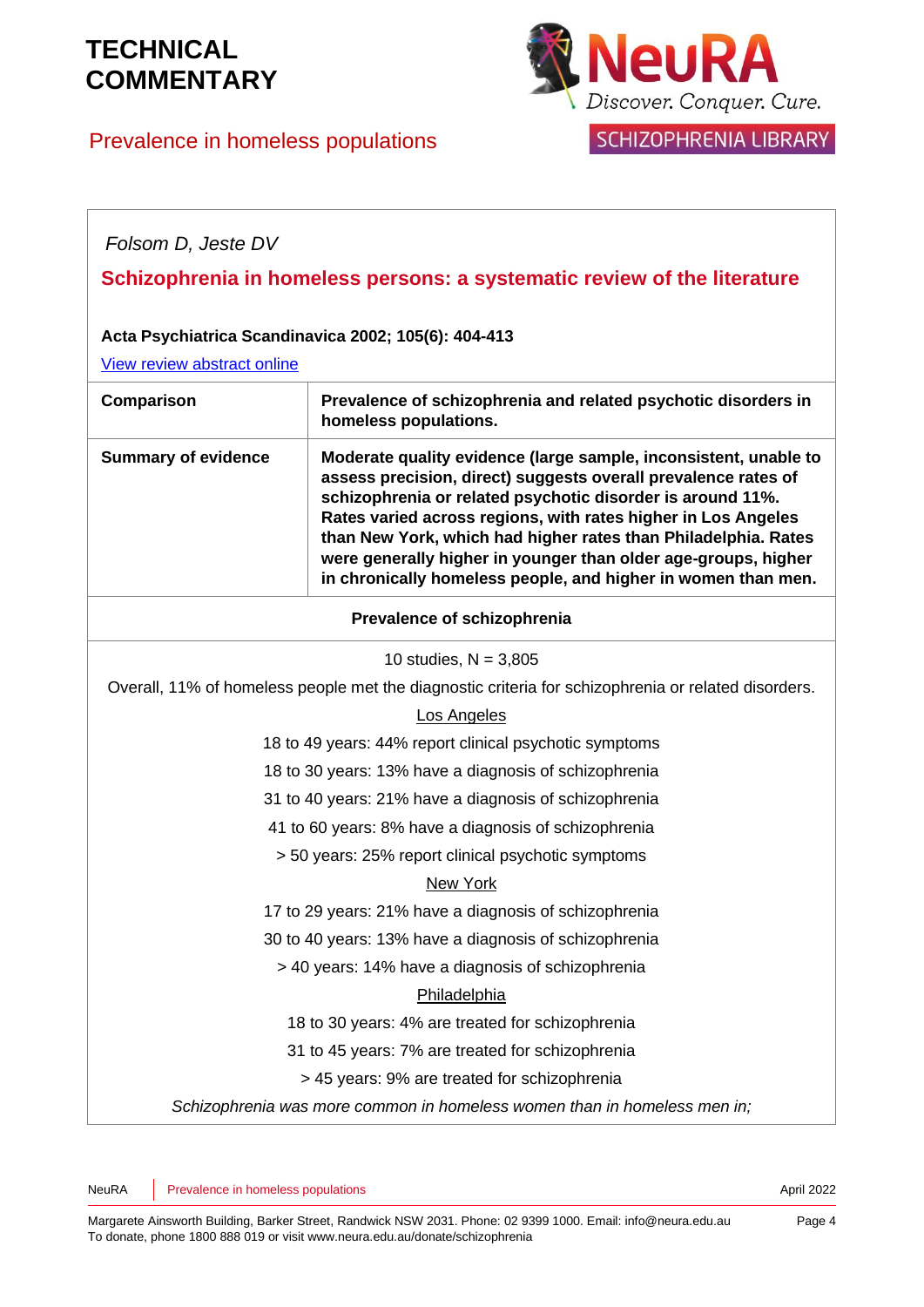

**SCHIZOPHRENIA LIBRARY** 

### Prevalence in homeless populations

| Munich: 34% of the homeless women were diagnosed with schizophrenia vs. 12% of men<br>Baltimore: 17% of homeless women were diagnosed with schizophrenia vs.12% of men<br>Philadelphia: 11% of homeless women received treatment for schizophrenia vs. 7% of men<br>There were no differences in;<br>St Louis: 4% of the homeless women were diagnosed with schizophrenia vs. 6% of men<br>Madrid: there were similar rates of schizophrenia in women and men<br>Length of homelessness;<br>In Los Angeles, 18% of people who were classed as long-term homeless (time not specified) had a<br>diagnosis of schizophrenia vs. 13% of cyclically homeless, and 2% of newly homeless.<br>In New York, 27% of the chronically homeless had a diagnosis of psychosis compared with 14% in<br>newly homeless.<br>In Brazil, authors report that the duration of homelessness was longer in persons with schizophrenia<br>than in the homeless sample as a whole.<br>Treatment:<br>In Paris, 68% of homeless people with schizophrenia received treatment in the previous year.<br>In St Louis, 31% of the homeless persons with schizophrenia received treatment in the previous<br>year, 24% reported seeking treatment but were unable to obtain it and 45% did not seek treatment.<br>In Toronto, 82% received some psychiatric treatment over their lifetime.<br>In Edinburgh 75% received some psychiatric treatment over their lifetime.<br>In London, 66% of homeless people with schizophrenia were not receiving current treatment.<br><b>Consistency in results</b><br>Appears inconsistent<br><b>Precision in results</b><br>No measure of precision is reported.<br><b>Directness of results</b><br><b>Direct</b> |  |  |  |  |
|--------------------------------------------------------------------------------------------------------------------------------------------------------------------------------------------------------------------------------------------------------------------------------------------------------------------------------------------------------------------------------------------------------------------------------------------------------------------------------------------------------------------------------------------------------------------------------------------------------------------------------------------------------------------------------------------------------------------------------------------------------------------------------------------------------------------------------------------------------------------------------------------------------------------------------------------------------------------------------------------------------------------------------------------------------------------------------------------------------------------------------------------------------------------------------------------------------------------------------------------------------------------------------------------------------------------------------------------------------------------------------------------------------------------------------------------------------------------------------------------------------------------------------------------------------------------------------------------------------------------------------------------------------------------------------------------------------------------------|--|--|--|--|
|                                                                                                                                                                                                                                                                                                                                                                                                                                                                                                                                                                                                                                                                                                                                                                                                                                                                                                                                                                                                                                                                                                                                                                                                                                                                                                                                                                                                                                                                                                                                                                                                                                                                                                                          |  |  |  |  |
|                                                                                                                                                                                                                                                                                                                                                                                                                                                                                                                                                                                                                                                                                                                                                                                                                                                                                                                                                                                                                                                                                                                                                                                                                                                                                                                                                                                                                                                                                                                                                                                                                                                                                                                          |  |  |  |  |
|                                                                                                                                                                                                                                                                                                                                                                                                                                                                                                                                                                                                                                                                                                                                                                                                                                                                                                                                                                                                                                                                                                                                                                                                                                                                                                                                                                                                                                                                                                                                                                                                                                                                                                                          |  |  |  |  |
|                                                                                                                                                                                                                                                                                                                                                                                                                                                                                                                                                                                                                                                                                                                                                                                                                                                                                                                                                                                                                                                                                                                                                                                                                                                                                                                                                                                                                                                                                                                                                                                                                                                                                                                          |  |  |  |  |
|                                                                                                                                                                                                                                                                                                                                                                                                                                                                                                                                                                                                                                                                                                                                                                                                                                                                                                                                                                                                                                                                                                                                                                                                                                                                                                                                                                                                                                                                                                                                                                                                                                                                                                                          |  |  |  |  |
|                                                                                                                                                                                                                                                                                                                                                                                                                                                                                                                                                                                                                                                                                                                                                                                                                                                                                                                                                                                                                                                                                                                                                                                                                                                                                                                                                                                                                                                                                                                                                                                                                                                                                                                          |  |  |  |  |
|                                                                                                                                                                                                                                                                                                                                                                                                                                                                                                                                                                                                                                                                                                                                                                                                                                                                                                                                                                                                                                                                                                                                                                                                                                                                                                                                                                                                                                                                                                                                                                                                                                                                                                                          |  |  |  |  |
|                                                                                                                                                                                                                                                                                                                                                                                                                                                                                                                                                                                                                                                                                                                                                                                                                                                                                                                                                                                                                                                                                                                                                                                                                                                                                                                                                                                                                                                                                                                                                                                                                                                                                                                          |  |  |  |  |
|                                                                                                                                                                                                                                                                                                                                                                                                                                                                                                                                                                                                                                                                                                                                                                                                                                                                                                                                                                                                                                                                                                                                                                                                                                                                                                                                                                                                                                                                                                                                                                                                                                                                                                                          |  |  |  |  |
|                                                                                                                                                                                                                                                                                                                                                                                                                                                                                                                                                                                                                                                                                                                                                                                                                                                                                                                                                                                                                                                                                                                                                                                                                                                                                                                                                                                                                                                                                                                                                                                                                                                                                                                          |  |  |  |  |
|                                                                                                                                                                                                                                                                                                                                                                                                                                                                                                                                                                                                                                                                                                                                                                                                                                                                                                                                                                                                                                                                                                                                                                                                                                                                                                                                                                                                                                                                                                                                                                                                                                                                                                                          |  |  |  |  |
|                                                                                                                                                                                                                                                                                                                                                                                                                                                                                                                                                                                                                                                                                                                                                                                                                                                                                                                                                                                                                                                                                                                                                                                                                                                                                                                                                                                                                                                                                                                                                                                                                                                                                                                          |  |  |  |  |
|                                                                                                                                                                                                                                                                                                                                                                                                                                                                                                                                                                                                                                                                                                                                                                                                                                                                                                                                                                                                                                                                                                                                                                                                                                                                                                                                                                                                                                                                                                                                                                                                                                                                                                                          |  |  |  |  |
|                                                                                                                                                                                                                                                                                                                                                                                                                                                                                                                                                                                                                                                                                                                                                                                                                                                                                                                                                                                                                                                                                                                                                                                                                                                                                                                                                                                                                                                                                                                                                                                                                                                                                                                          |  |  |  |  |
|                                                                                                                                                                                                                                                                                                                                                                                                                                                                                                                                                                                                                                                                                                                                                                                                                                                                                                                                                                                                                                                                                                                                                                                                                                                                                                                                                                                                                                                                                                                                                                                                                                                                                                                          |  |  |  |  |
|                                                                                                                                                                                                                                                                                                                                                                                                                                                                                                                                                                                                                                                                                                                                                                                                                                                                                                                                                                                                                                                                                                                                                                                                                                                                                                                                                                                                                                                                                                                                                                                                                                                                                                                          |  |  |  |  |
|                                                                                                                                                                                                                                                                                                                                                                                                                                                                                                                                                                                                                                                                                                                                                                                                                                                                                                                                                                                                                                                                                                                                                                                                                                                                                                                                                                                                                                                                                                                                                                                                                                                                                                                          |  |  |  |  |
|                                                                                                                                                                                                                                                                                                                                                                                                                                                                                                                                                                                                                                                                                                                                                                                                                                                                                                                                                                                                                                                                                                                                                                                                                                                                                                                                                                                                                                                                                                                                                                                                                                                                                                                          |  |  |  |  |
|                                                                                                                                                                                                                                                                                                                                                                                                                                                                                                                                                                                                                                                                                                                                                                                                                                                                                                                                                                                                                                                                                                                                                                                                                                                                                                                                                                                                                                                                                                                                                                                                                                                                                                                          |  |  |  |  |

Melbourne: 35% of the homeless women were diagnosed with schizophrenia vs. 8% of men

*Gutwinski S, Schreiter S, Deutscher K, Fazel S*

**The prevalence of mental disorders among homeless people in highincome countries: An updated systematic review and meta-regression analysis**

**PLoS Medicine 2021; 18(8) e1003750**

[View review abstract](https://pubmed.ncbi.nlm.nih.gov/34424908/) online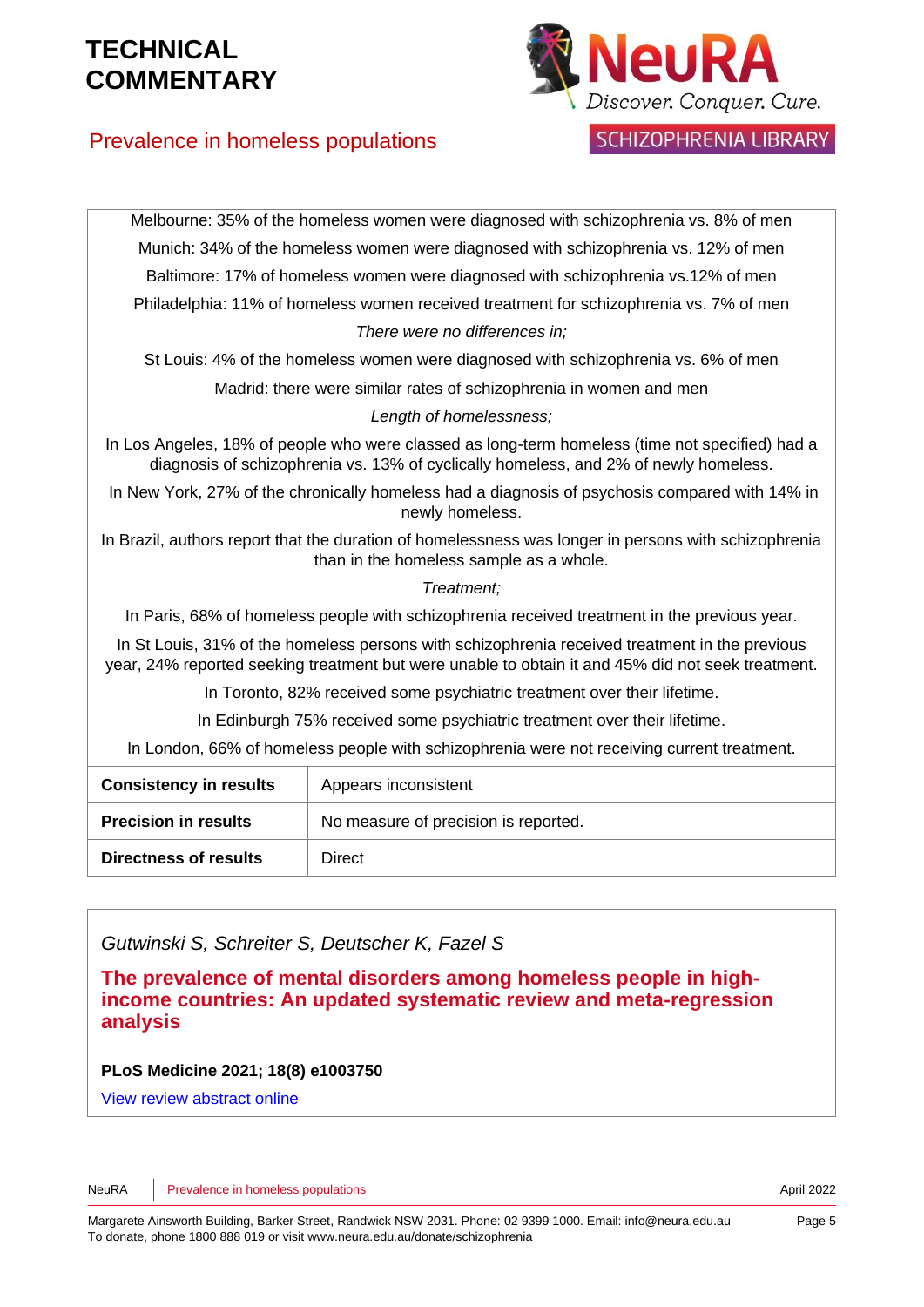### Prevalence in homeless populations



SCHIZOPHRENIA LIBRARY

| Comparison                                                                                                                                                                   | Prevalence of schizophrenia spectrum disorders in homeless<br>populations in high-income countries.                                                                                                     |  |
|------------------------------------------------------------------------------------------------------------------------------------------------------------------------------|---------------------------------------------------------------------------------------------------------------------------------------------------------------------------------------------------------|--|
| <b>Summary of evidence</b>                                                                                                                                                   | Moderate to high quality evidence (large sample, inconsistent,<br>appears precise, direct) suggests the prevalence of<br>schizophrenia spectrum disorders is around 12.4% in high-<br>income countries. |  |
| Prevalence of schizophrenia                                                                                                                                                  |                                                                                                                                                                                                         |  |
| 39 studies, $N = 8,049$                                                                                                                                                      |                                                                                                                                                                                                         |  |
| 35 studies reported schizophrenia, prevalence = 12.4%, 95%Cl 9.5% to 15.7%, $l^2 = 93\%$                                                                                     |                                                                                                                                                                                                         |  |
| A multivariable model with sample size, proportion of female participants, and study location in<br>Germany accounted for a small share of the heterogeneity ( $R^2$ = 16%). |                                                                                                                                                                                                         |  |
| <b>Consistency in results</b>                                                                                                                                                | Inconsistent                                                                                                                                                                                            |  |
| <b>Precision in results</b>                                                                                                                                                  | Appears precise                                                                                                                                                                                         |  |
| Directness of results                                                                                                                                                        | <b>Direct</b>                                                                                                                                                                                           |  |

| Saha S, Chant D, Welham J, McGrath J<br>A systematic review of the prevalence of schizophrenia |                                                                                                                                                                                                         |  |  |
|------------------------------------------------------------------------------------------------|---------------------------------------------------------------------------------------------------------------------------------------------------------------------------------------------------------|--|--|
| PLoS Medicine / Public Library of Science 2005; 2(5): e141                                     |                                                                                                                                                                                                         |  |  |
| View review abstract online                                                                    |                                                                                                                                                                                                         |  |  |
| Comparison                                                                                     | Distribution rates of the prevalence of schizophrenia in<br>homeless populations.                                                                                                                       |  |  |
| <b>Summary of evidence</b>                                                                     | Moderate quality evidence (large samples, unable to assess<br>consistency or precision, direct) suggests that the prevalence of<br>schizophrenia varies between 13% in Los Angeles to 30% in<br>Sydney. |  |  |
| Prevalence of schizophrenia in homeless people                                                 |                                                                                                                                                                                                         |  |  |
| $N =$ population level studies                                                                 |                                                                                                                                                                                                         |  |  |
| In Los Angeles, prevalence estimates 131 per 1,000 homeless people have schizophrenia.         |                                                                                                                                                                                                         |  |  |
| In Sydney, prevalence estimates 300 per 1,000 homeless people have schizophrenia.              |                                                                                                                                                                                                         |  |  |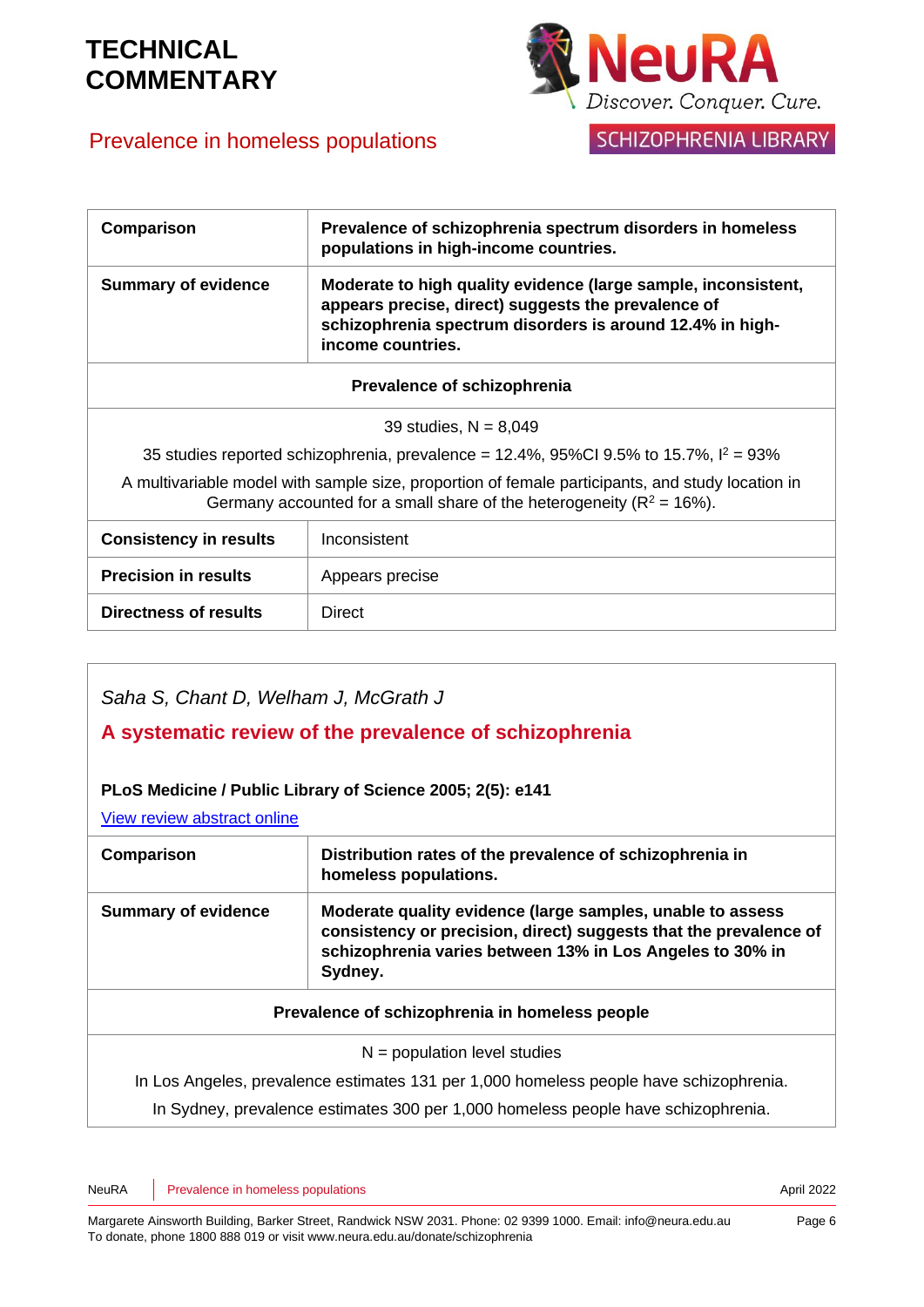### Prevalence in homeless populations



**SCHIZOPHRENIA LIBRARY** 

| <b>Consistency in results</b> | No measure of consistency is reported. |
|-------------------------------|----------------------------------------|
| <b>Precision in results</b>   | No measure of precision is reported.   |
| <b>Directness of results</b>  | Direct                                 |

### Explanation of acronyms

 $b =$  correlation coefficient,  $I^2 =$  the percentage of the variability in effect estimates that is due to heterogeneity rather than sampling error (chance),  $N =$  number of participants,  $p =$  statistical probability of obtaining that result ( $p < 0.05$  generally regarded as significant),  $Q = Q$  statistic (chisquare) for the test of heterogeneity, se = standard error,  $vs. = versus$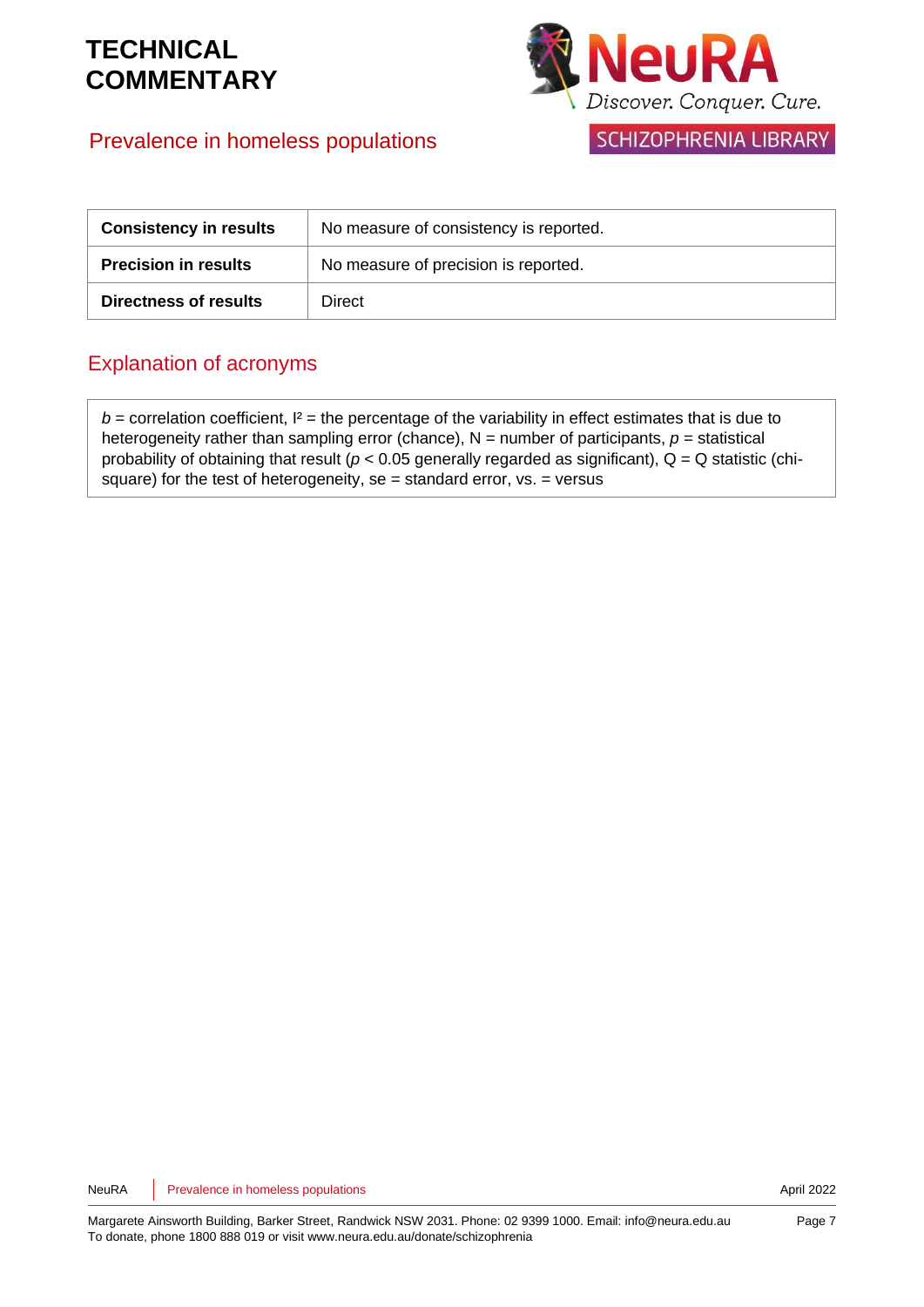#### Prevalence in homeless populations



#### Explanation of technical terms

- Bias has the potential to affect reviews of both RCT and observational studies. Forms of bias include; reporting bias – selective reporting of results; publication bias - trials that are not formally published tend to show less effect than published trials, further if there are statistically significant differences between groups in a trial, these trial results tend to get published before those of trials without significant differences; language bias – only including English language reports; funding bias - source of funding for the primary research with selective reporting of results within primary studies; outcome variable selection bias; database bias including reports from some databases and not others; citation bias - preferential citation of authors. Trials can also be subject to bias when evaluators are not blind to treatment condition and selection bias of participants if trial samples are sma[ll](#page-9-3)<sup>8</sup>.
- † Different effect measures are reported by different reviews.

Prevalence refers to how many existing cases there are at a particular point in time. Incidence refers to how many new cases there are per population in a specified time period. Incidence is usually reported as the number of new cases per 100,000 people per year. Alternatively some studies present the number of new cases that have accumulated over several years against a person-years denominator. This denominator is the sum of individual units of time that the persons in the population are at risk of becoming a case. It takes into account the size of the underlying population sample and its age structure over the duration of observation.

Reliability and validity refers to how accurate the instrument is. Sensitivity is the proportion of actual positives that are correctly identified  $(100\%$  sensitivity = correct identification of all actual positives) and specificity is the proportion of negatives that are correctly identified  $(100\%$  specificity = not identifying anyone as positive if they are truly not).

Weighted mean difference scores refer to mean differences between treatment and comparison groups after treatment (or occasionally pre to post treatment) and in a randomised trial there is an assumption that both groups are comparable on this measure prior to treatment. Standardised mean differences are divided by the pooled standard deviation (or the standard deviation of one group when groups are homogenous) that allows results from different scales to be combined and compared. Each study's mean difference is then given a weighting depending on the size of the sample and the variability in the data. 0.2 represents a small effect, 0.5 a medium effect, and 0.8 and over represents a large effect<sup>[8](#page-9-3)</sup>.

Odds ratio (OR) or relative risk (RR) refers to the probability of a reduction  $( $1$ )$  or an increase (> 1) in a particular outcome in a treatment group, or a group exposed to a risk factor, relative to the comparison group. For example, a RR of 0.75 translates to a reduction in risk of an outcome of 25% relative to those not receiving the treatment or not exposed to the risk factor. Conversely, a RR of 1.25 translates to an increased risk of 25% relative to those not receiving treatment or not having been exposed to a risk factor. A RR or OR of 1.00 means there is no difference between groups. A medium effect is considered if  $RR > 2$  or  $< 0.5$  and a large effect if  $RR > 5$  or  $< 0.2<sup>9</sup>$  $< 0.2<sup>9</sup>$  $< 0.2<sup>9</sup>$ . InOR stands for logarithmic OR where a lnOR of 0 shows no difference between groups. Hazard ratios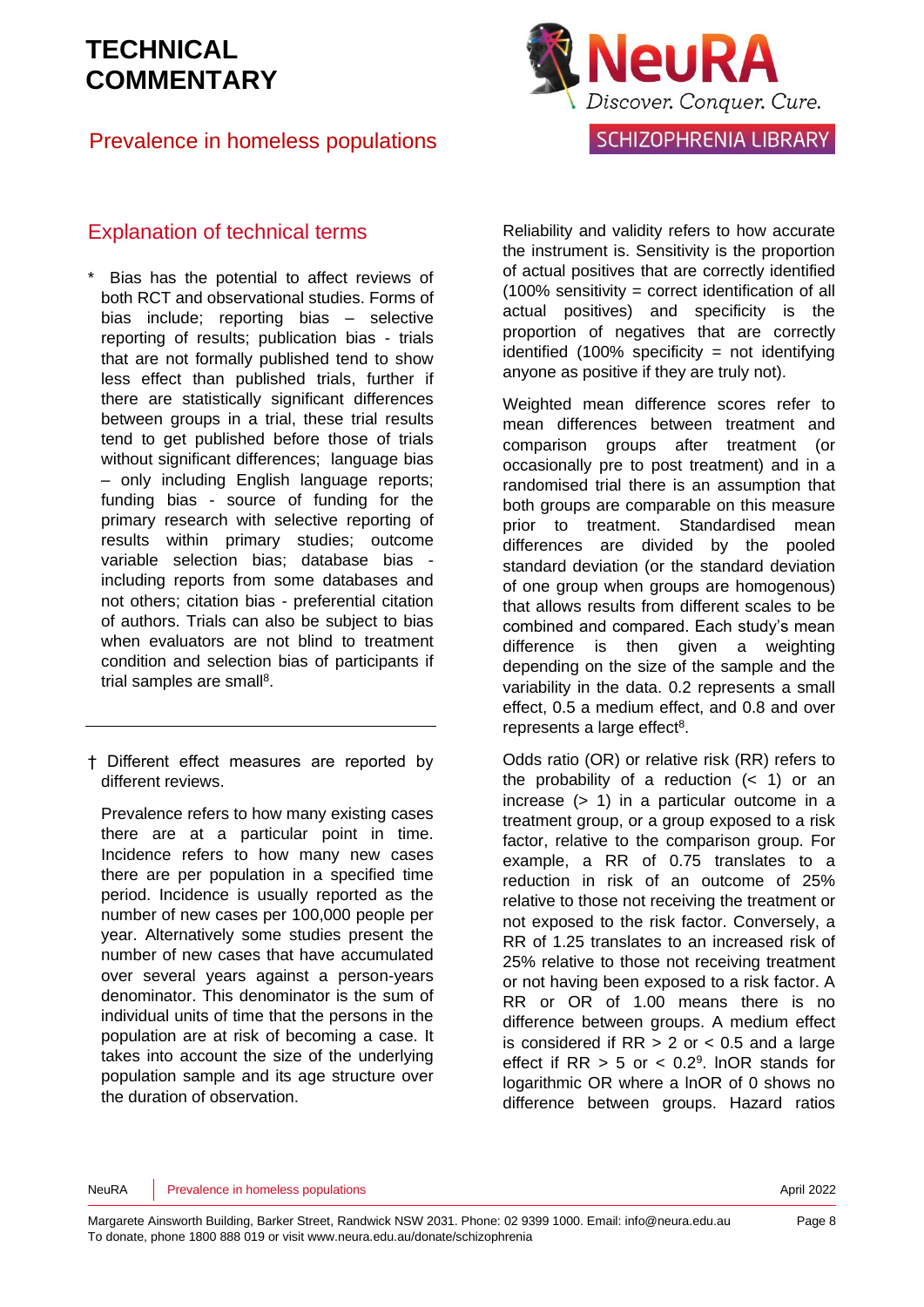### Prevalence in homeless populations



measure the effect of an explanatory variable on the hazard or risk of an event.

Correlation coefficients (eg, r) indicate the strength of association or relationship between variables. They can provide an indirect indication of prediction, but do not confirm causality due to possible and often unforseen confounding variables. An r of 0.10 represents a weak association, 0.25 a medium association and 0.40 and over represents a strong association. Unstandardised (*b*) regression coefficients indicate the average change in the dependent variable associated with a 1 unit change in the independent variable, statistically controlling for the other independent variables. Standardised regression coefficients represent the change being in units of standard deviations to allow comparison across different scales.

‡ Inconsistency refers to differing estimates of effect across studies (i.e. heterogeneity or variability in results) that is not explained by subgroup analyses and therefore reduces confidence in the effect estimate. I² is the percentage of the variability in effect estimates that is due to heterogeneity rather than sampling error (chance) - 0% to 40%: heterogeneity might not be important, 30% to 60%: may represent moderate heterogeneity, 50% to 90%: may represent considerable heterogeneity and over this is considerable heterogeneity. I<sup>2</sup> can be calculated from Q (chi-square) for the test of heterogeneity with the following formul[a](#page-9-3)<sup>8</sup>;

$$
|^2=\left(\frac{Q-df}{Q}\right)\times 100\%
$$

§ Imprecision refers to wide confidence intervals indicating a lack of confidence in the effect estimate. Based on GRADE recommendations, a result for continuous data (standardised mean differences, not weighted mean differences) is considered imprecise if the upper or lower confidence limit crosses an effect size of 0.5 in either direction, and for binary and correlation data, an effect size of 0.25. GRADE also recommends downgrading the evidence when sample size is smaller than 300 (for binary data) and 400 (for continuous data), although for some topics, these criteria should be relaxed<sup>[10](#page-9-5)</sup>.

║ Indirectness of comparison occurs when a comparison of intervention A versus B is not available but A was compared with C and B was compared with C that allows indirect comparisons of the magnitude of effect of A versus B. Indirectness of population, comparator and/or outcome can also occur when the available evidence regarding a particular population, intervention, comparator, or outcome is not available and is therefore inferred from available evidence. These inferred treatment effect sizes are of lower quality than those gained from head-tohead comparisons of A and B.